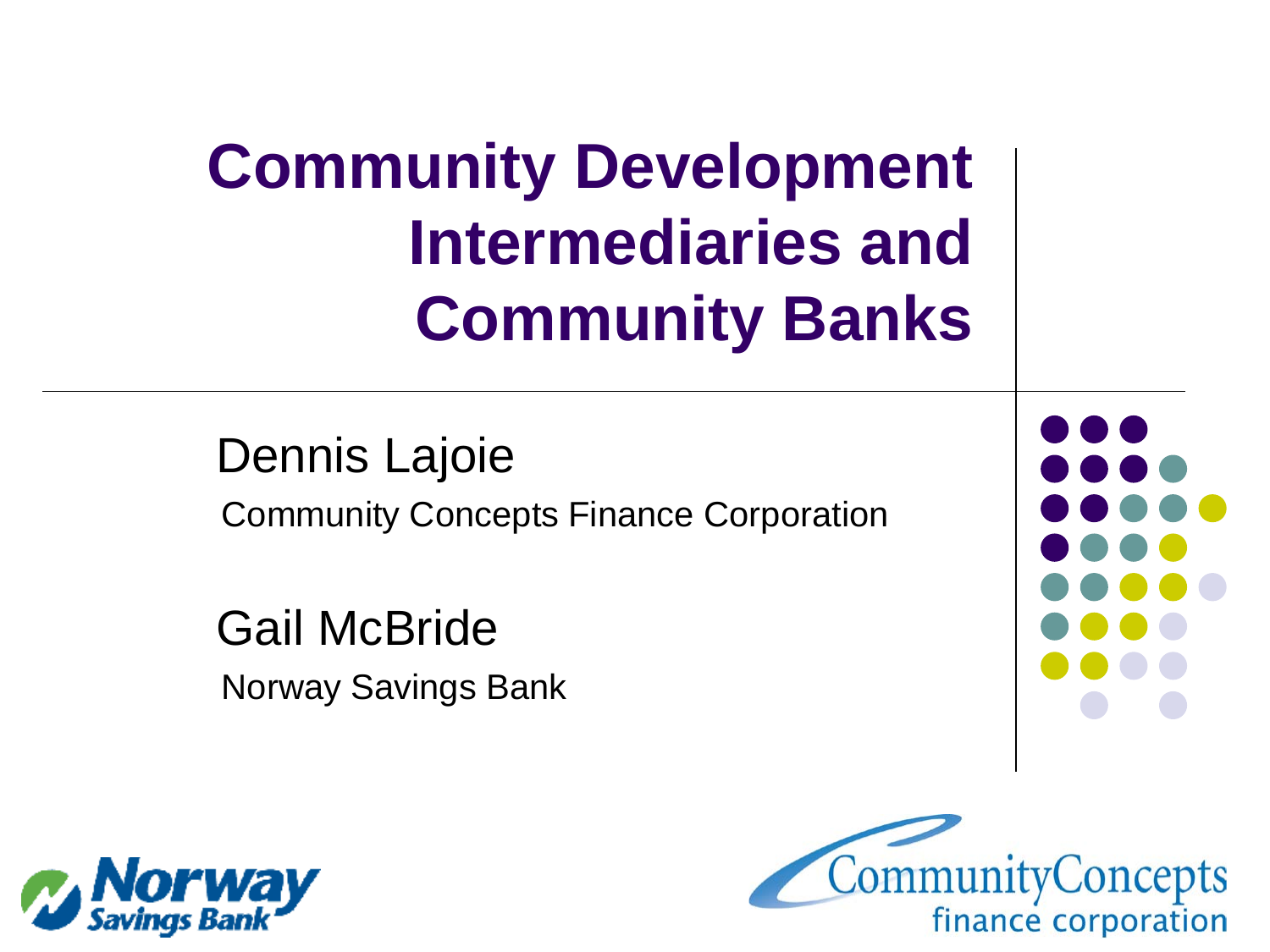# **Community Concepts Finance Corporation**

- Offices in Lewiston and South Paris
- Certified Community Development Financial Institution since 2001
- \$7 million total assets
- Serving western Maine
- SBA Microlender and Technical Assistance Provider
- Maine Licensed Supervised Lender
- NeighborWorks® Homeownership Center
- Parent organization Community Concepts Inc.





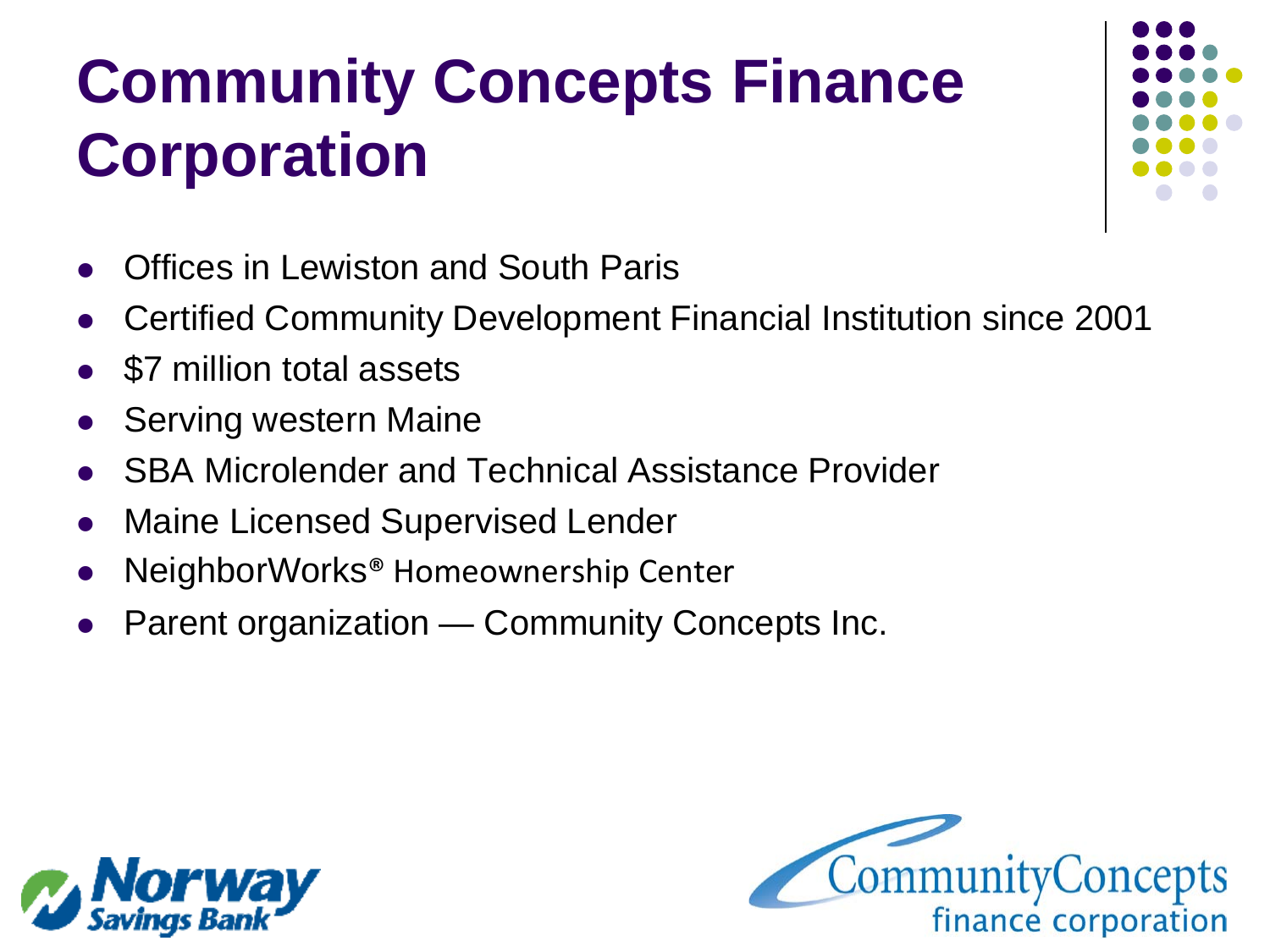

# **Norway Savings Bank**

- Mutual savings bank
- Headquartered in Norway
- \$975 million total assets
- 21 branch locations in western and southern Maine
- Community Giving targets children and education, economic development and job creation, civic and cultural initiatives, and lowto moderate-income households
- Regulated by FDIC
- Rated "Satisfactory" on most recent CRA examination (1/24/2011)



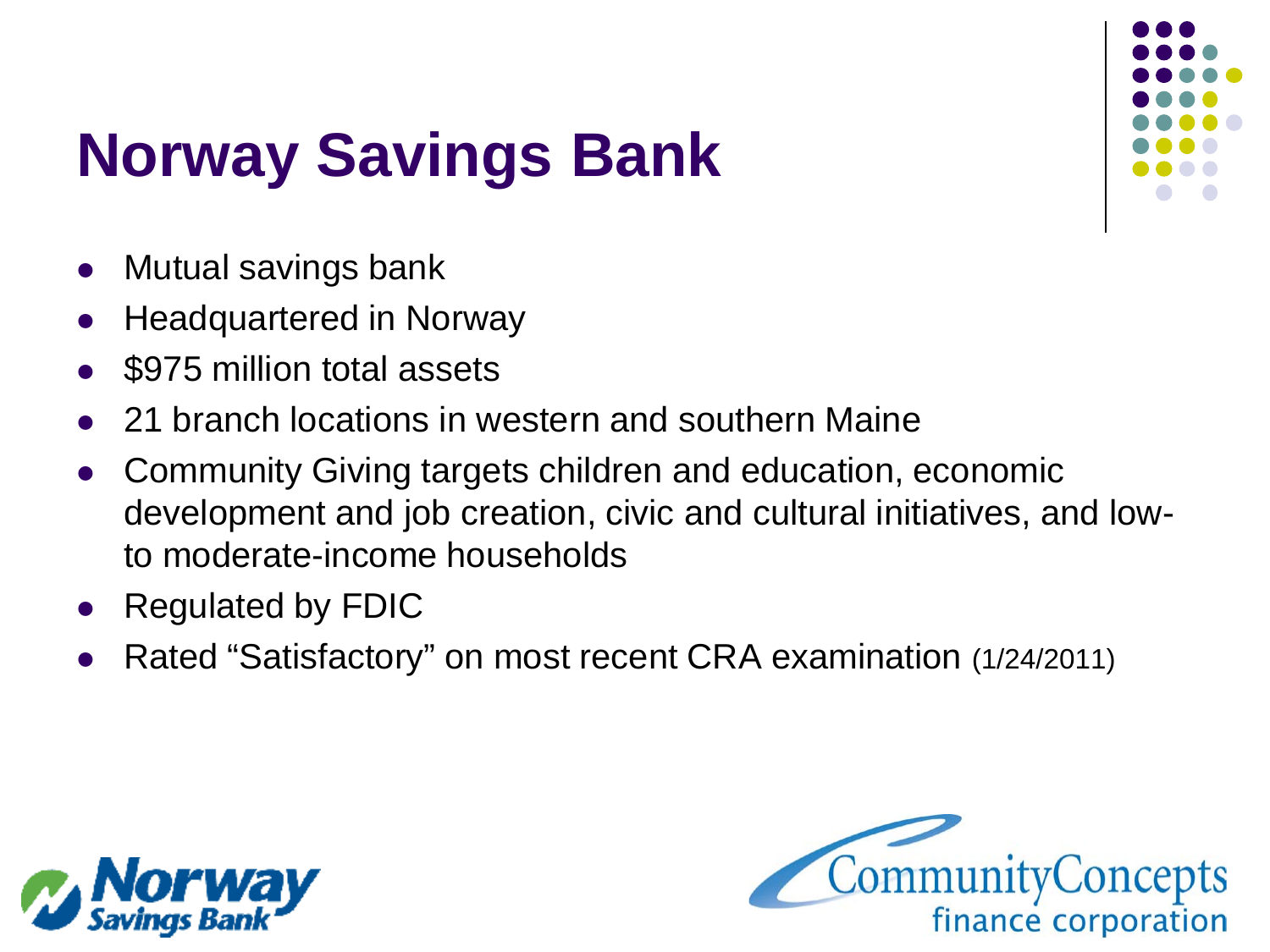### **Our Relationship**



- Banking relationship since 1982
- Volunteer members of CCFC's Business Loan Committee and CCI's Board
- First joint development project one single family Self-Help home in 1984
- Sponsor of FHLB-AHP Program applications
- Low Income Housing Tax Credit (LIHTC) Investor
- Line of Credit financing for sale of single family development subdivision projects
- Line of Credit financing for land acquisition and construction of single family homes built by high school students
- Lending pools for energy improvements and first mortgages



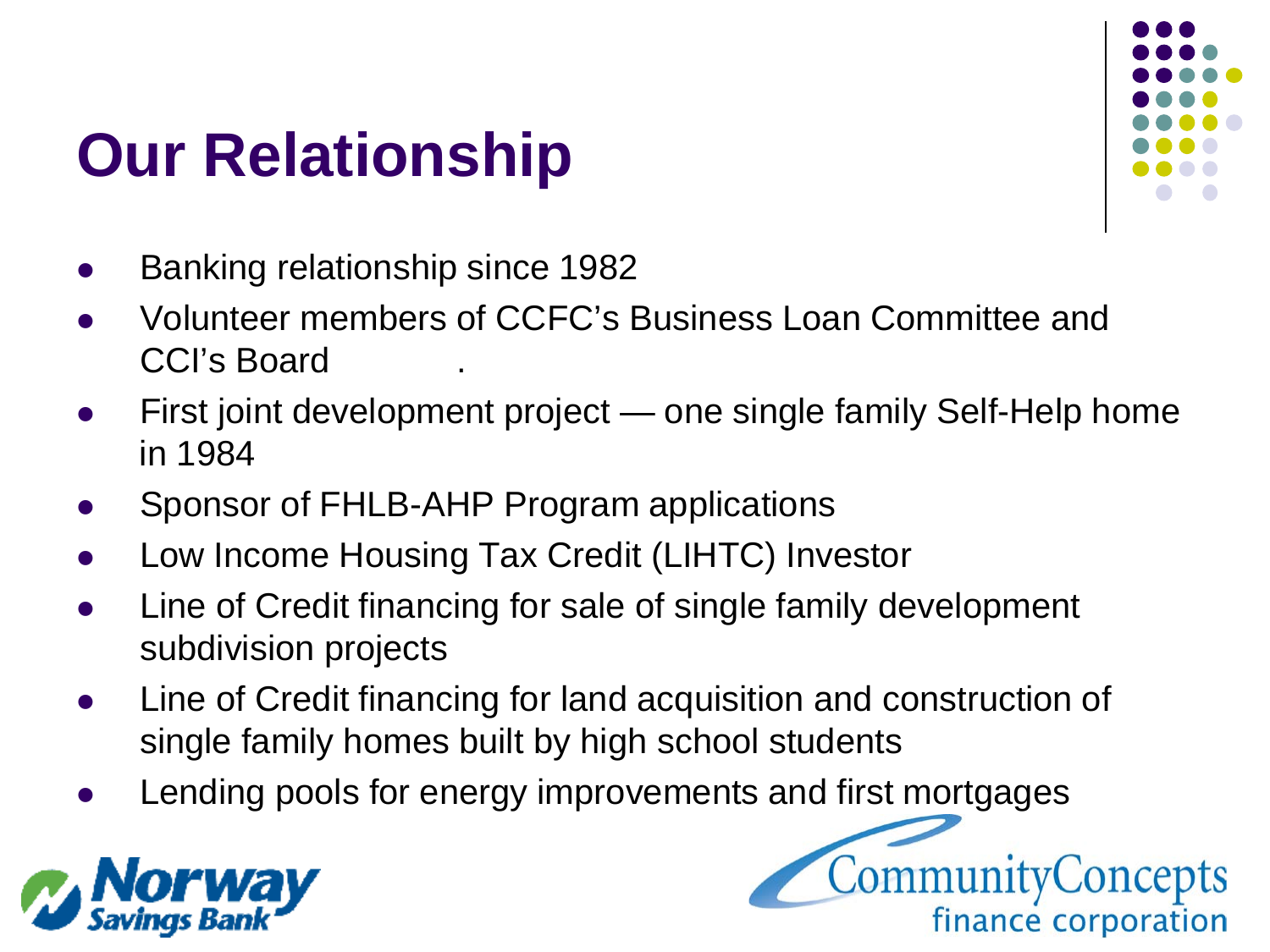### **Our Agreement**

- \$2,000,000 commitment
- Five advances of \$400,000 each; one year intervals
- Multi-advance non-revolving line of credit
- Subordinated promissory note
- Interest rate adjusted annually variable or fixed as selected by **CCFC**
- Variable: one year adjustable rate at U.S. prime rate less 1.25%
- Fixed: five year fixed rate equal to 5-year FHLB of Boston Classic Advance rate plus 1.00%
- Use of proceeds to *"continue financing the Program through which Borrower serves as a statewide financial intermediary providing credit and other financial services to primarily lower and moderate income homebuyers, homeowners, businesses and other borrowers who are eligible to borrow from a Community Development Financial Institution (CDFI) across the State of Maine."*





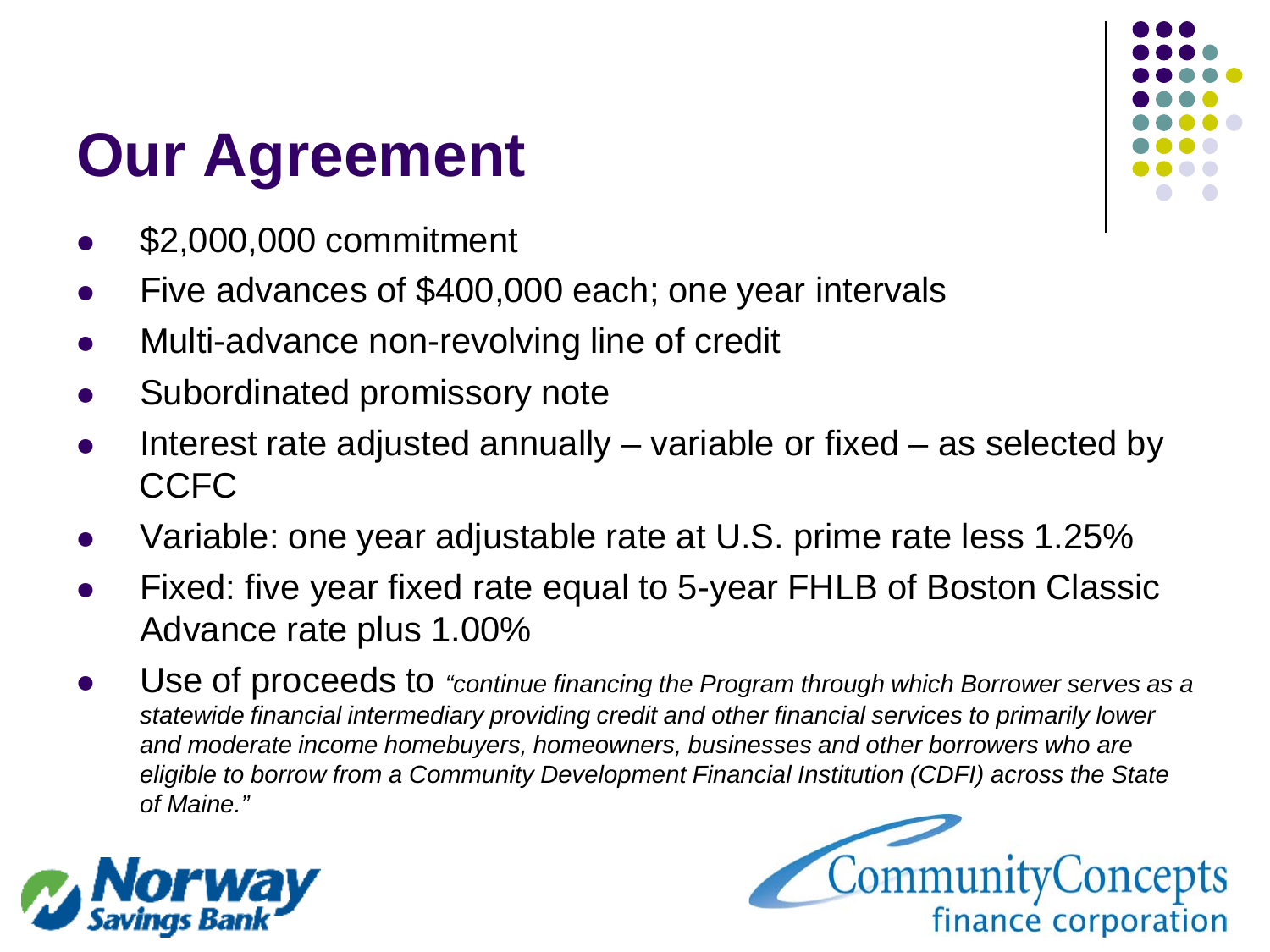### **Our Impact**

- 12 loans deploying \$1.2 million
- 5 residential first mortgages
- 3 residential second mortgages
- 7 first time homebuyers
- 1 manufactured housing co-op
- 1 boys and girls summer camp
- 1 church gymnasium
- 1 working capital loan to small business
- Leveraged approximately \$7 million dollars





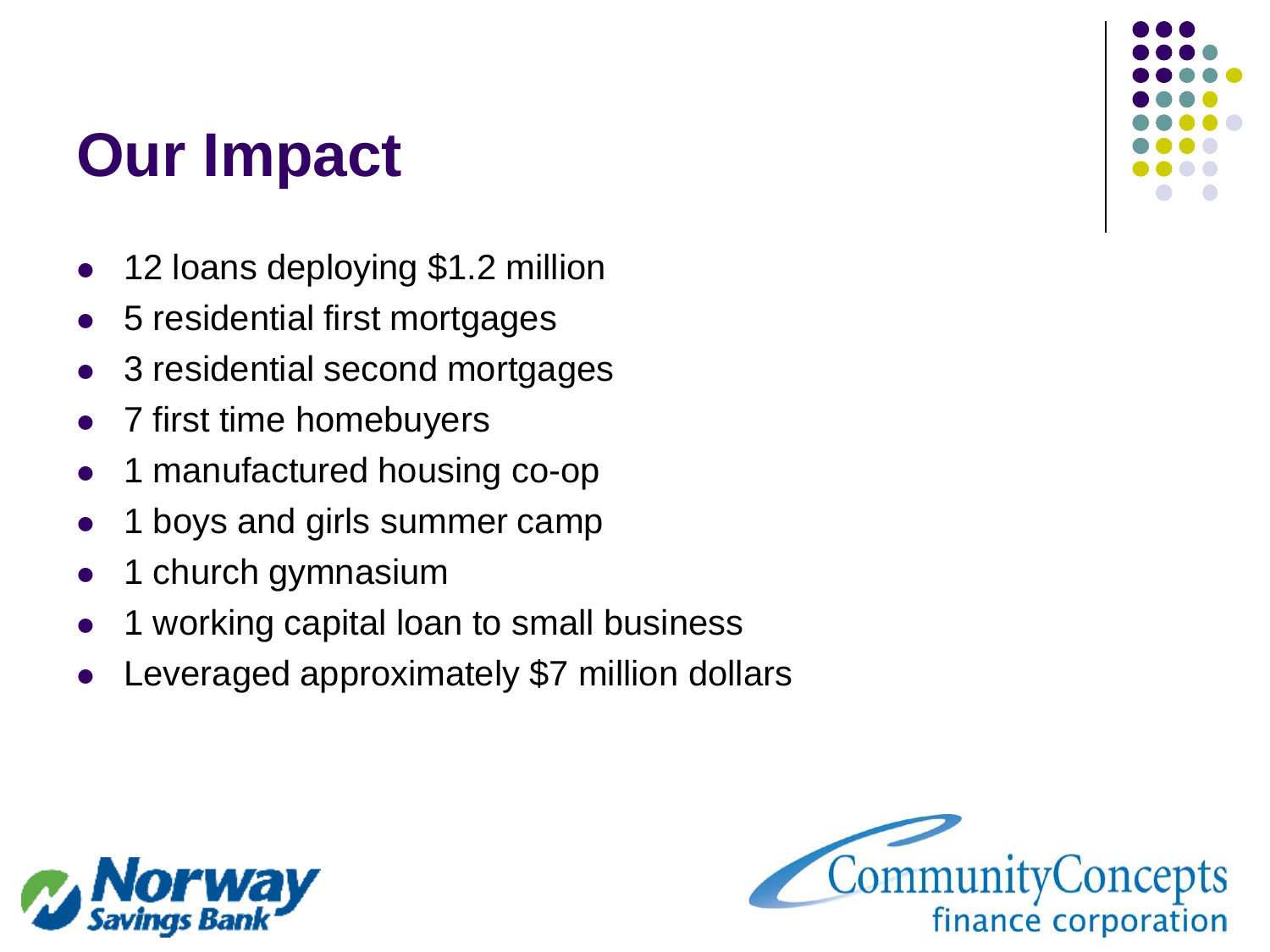#### **Contact us**

#### **Dennis Lajoie**

**CEO**  Community Concepts Finance Corporation 240 Bates Street Lewiston, ME 04240 [DLajoie@Community-Concepts.org](mailto:DLajoie@Community-Concepts.org) 207-333-6403 *www.community-concepts.org*

#### **Gail McBride**

 Vice President - CRA Officer Norway Savings Bank 261 Main Street Norway, ME 04268 [gmcbride@norwaysavingsbank.com](mailto:gmcbride@norwaysavingsbank.com) 207-393-3623  *www.norwaysavingsbank.com*



.